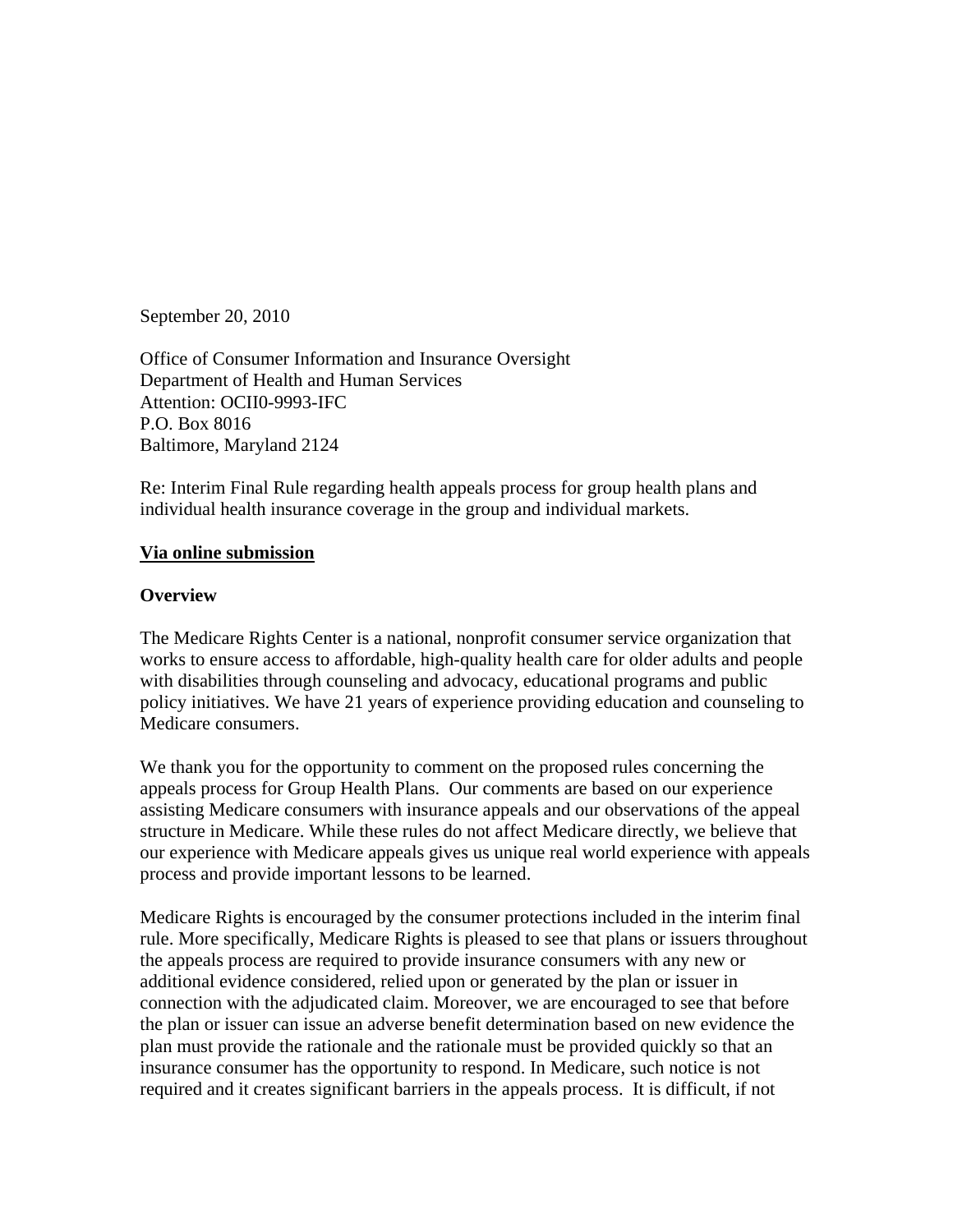impossible, for consumers to be successful in an appeal if they are not provided with adequate notice about the basis of the denial and questions about evidence at each level of appeal.

But while there are many protections included in the proposed rule, there are improvements that can be made. Please find our comments below.

Should you have any questions or require additional information, please contact Doug Goggin-Callahan, Client Services Counsel, at 212-204-6275 or [dgoggincallahan@medicarerights.org](mailto:dgoggincallahan@medicarerights.org) or Ilene Stein, Policy Counsel, at 202-637-0961, ext. 5, or [istein@medicarerights.org](mailto:istein@medicarerights.org).

# **Comments**

# *Continued coverage during the appeals process (45 CFR §147.136(b)(2)(iii))*

We appreciate that health insurance consumers will have continued access to their prescription medications and treatments during the appeals process. However, we are concerned that beneficiaries are not fully informed of the financial consequences if the appeal is lost. For example, if a consumer were to lose an appeal, the insurer could recoup payments for drugs the company made on a consumers behalf. It is important that consumers understand that they may be responsible for the entire cost of a prescription filled during the appeals process if they are unsuccessful in their appeal.

We believe that insurance plans should waive the cost of coverage received during the appeals process if the consumer loses the appeal. In the alternative, we believe that consumers must be provided with explicit notice of their financial responsibility for coverage received during the appeals process should they lose their appeal. In additition, Agencies should consider guidance to provide consumers the option of a payment plan if they lose an appeal and the insurer recoups past payments. The cost of drugs can be extremely expensive and consumers should have the opportunity to pay a plan money owed over time to alleviate potential financial burdens.

# *Levels of internal review (45 CFR §147.136(b)(3)(ii)(G))*

The interim final rule requires a health insurance plan offering individual health insurance coverage to provide only one level of internal appeal before issuing a final determination, however, this requirement does not apply to group health plans. We are unclear why this distinction is made; moreover, we believe that both group health plans and individual plans should only have one level of internal review.

In our experience with Medicare consumers, the second level of plan review is no more thorough than the first. It serves as an additional delay before the final resolution.

*Health appeal deadlines (45 CFR §147.136(b)(3)(ii)(B))*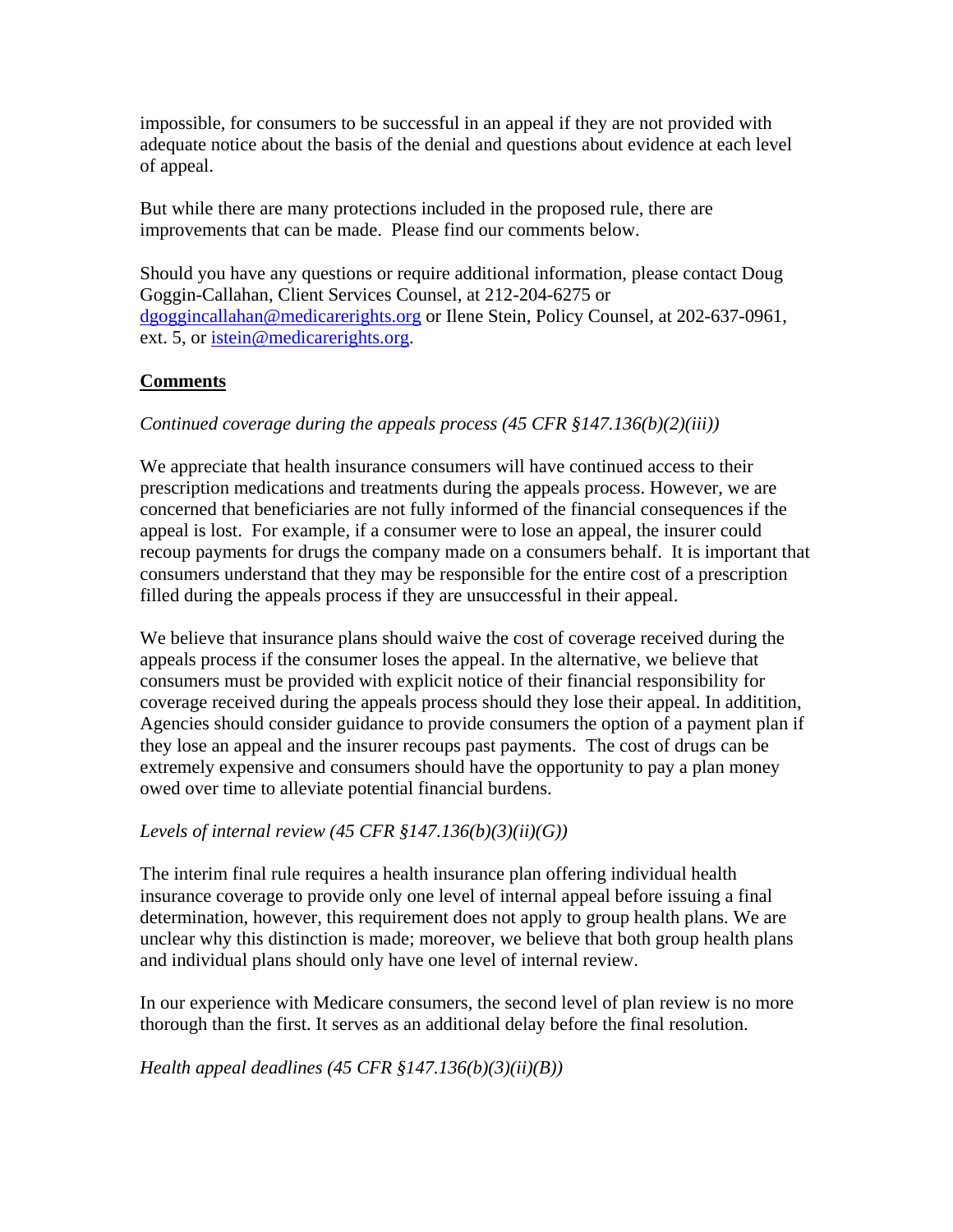We are pleased to see that plans must notify consumers of decisions regarding urgent care within 24 hours, rather than 72 hours. We ask that the final rule make clear that decision deadlines are counted in calendar days rather than business days. Our experience with Medicare consumers suggests that without clarity plans will weaken consumer protections by assuming business rather than calendar days.

### *Escalation to the external reviewer (45 CFR §147.136(b)(2)(ii)(F))*

As drafted the interim final rule allows a consumer to escalate his or her appeal to the external review entity when the plan fails to comply with the applicable deadlines. We support the consumer's right to escalate their appeal, however, we believe health plans should be required to automatically escalate appeals. While allowing a consumer to escalate an appeal provides an important safety net for when plans fail to do so, which is often the case in the Medicare context, the burden to escalate should be on the plan as they are the entity that has failed to follow the law.

Medicare Advantage and Medicare Advantage Drug plans are required to submit the appeal to the external review entity if they fail to comply with applicable timelines. This is advantageous for Medicare consumers. Many consumers are unaware of the applicable appeal deadlines for plans; moreover, they are unaware that the plan's failure to issue a decision constitutes a de facto denial and thus entitles them to send an appeal to the Independent entity.

In addition to automatically escalation for expired appeals, we ask that the final rule provide for automatic escalation of denials. Medicare Advantage plans are required to automatically escalate denials to the external review entity.

# *Fees charged to beneficiaries (45 CFR §147.136(c)(2)(iv))*

The interim final regulation allows the imposition of a filing fee upon consumers seeking access to the external review entity. Although the rule states that consumers are reimbursed that amount if they win their appeal, we object to the imposition of the fee. In our experience with Medicare consumers, individuals are reticent to appeal for many reasons including poor health, fear of adverse repercussions and a lack of understanding of the appeals process. Any additional barrier will do nothing but further deter consumers from exercising their legal right to appeal.

If the Secretaries determine that such a fee is absolutely necessary, we request that the fee be waived if a consumer demonstrates financial hardship. Moreover, we believe a consumer should be able to make such a showing through self-attestation. There is precedent for the use of self-attestation of financial hardship in other administrative processes.

### *Explanation of external review decisions*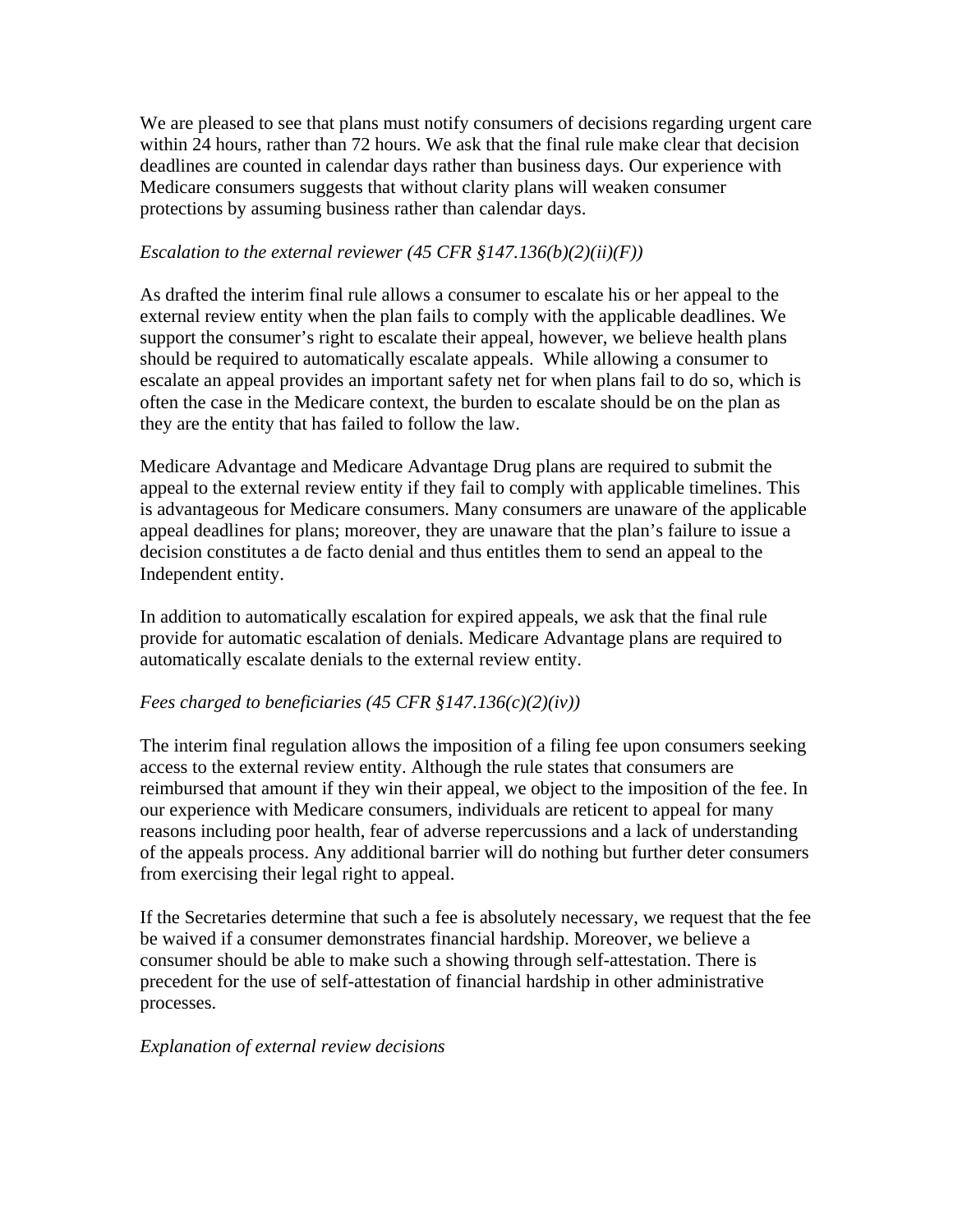The interim final regulation requires plans and issuers to provide very specific information when issuing an adverse benefit determination. We believe similar information should be provided by either a state or federal external review process. This information should include the basis upon which the decision was made including medical, legal or other standards. In our experience explanations, which lack clarity, specificity and reference to the basis of the decision cause great confusion. The lack of specificity in Medicare decision notices, provided by both plans and Original Medicare is a substantial hurdle for many of the consumers who we assist in the appeals process. If consumers are unable to determine why a decision was made, they are more likely to delay appealing the decision and consequently, miss their appeal deadlines.

### *Independent review organizations*

We are concerned that the Independent Review Organizations (IROs) have the capacity to decide the full range of issues that arise in appeal. Questions about a plan or issuer's adherence to its contract should be immediately elevated to the appropriate state or federal court. In our experience, the independent reviewer is comprised of clinical reviewers; questions of state and federal law are beyond the purview of these reviewers expertise.

We also suggest that the Independent Review Organization's name be changed to the Independent Review Entity (IRE). In Medicare, the external reviewing entity is know as the IRE. Consistency between the appeals process for non-Medicare plans and Medicare plans will help ensure that as consumers age into Medicare they are more familiar with the Medicare appeals process.

### *Cultural and linguistically appropriate notice*

Overall, we are pleased with provisions relating to the notice provided to consumers. We are, however, very concerned that a footnote would allow plans to provide determinations relating to urgent care in English, so long as follow-up notice is provided in an individual's non-English language. This exception is very troubling, particularly because it relates to consumers who need the item, service or medication most urgently. As aforementioned, consumers who do not understand why the service was denied are more likely not to appeal the decision. More pointedly, we do not believe the English determination meets federal notice requirements. Therefore, the appeals deadline clock cannot start until legally valid notice is provided by the issuer or plan.

We thank the agencies for the opportunity to submit comments.

Sincerely,

Ilene Stein, Esq. Policy Counsel